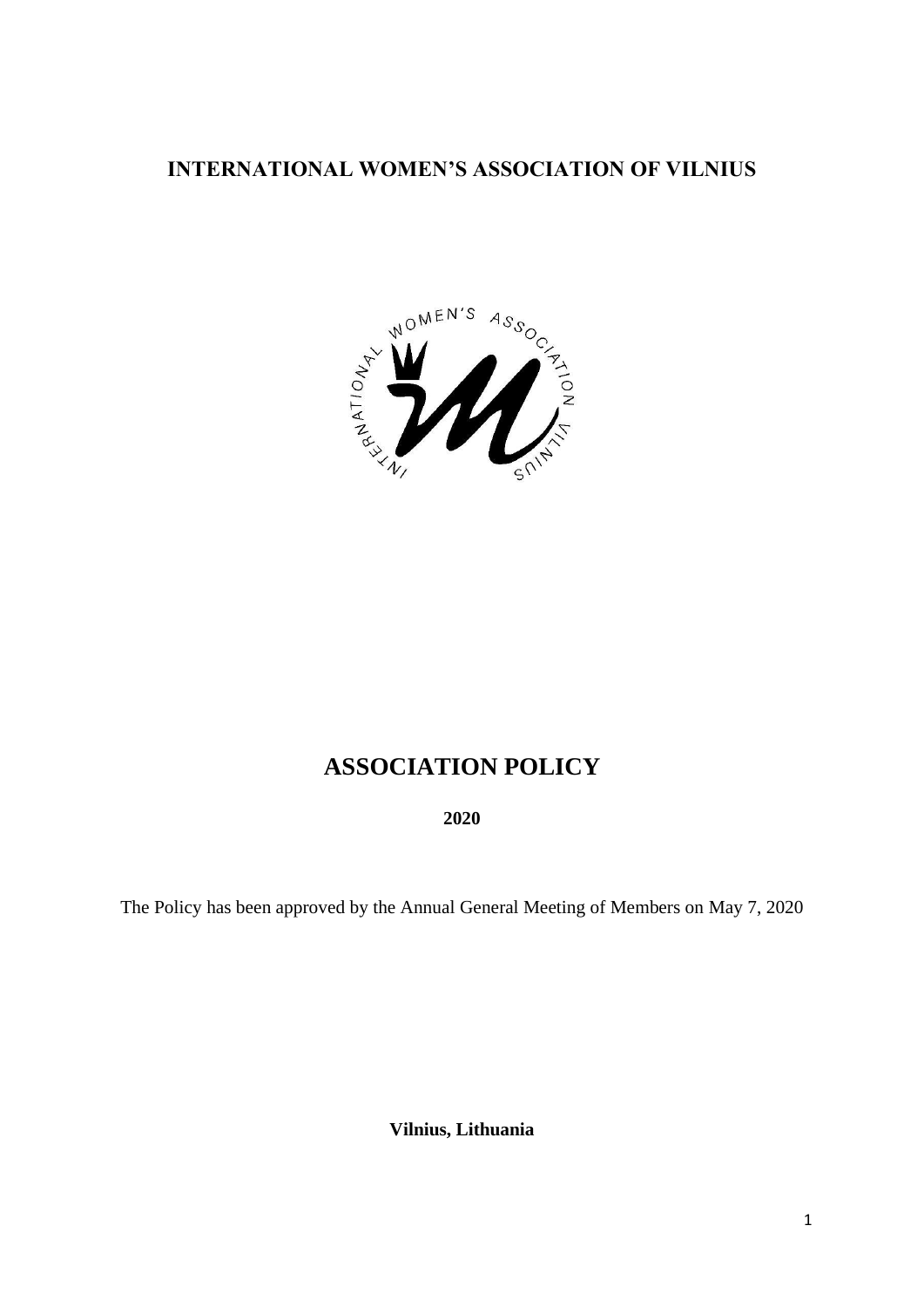### **CONTENT**

| I.           | <b>MISSION STATEMENTS, GOALS, OBJECTIVES</b>      | 3  |
|--------------|---------------------------------------------------|----|
| П.           | <b>CODE OF CONDUCT</b>                            | 5  |
| III.         | <b>MEMBERSHIP</b>                                 | 7  |
| IV.          | <b>GOVERNANCE AND MANAGEMENT</b>                  | 11 |
| <b>IV.I.</b> | <b>GOVERNING BODIES</b>                           | 9  |
|              | <b>IV.II. PROJECTS COMMITTEES</b>                 | 13 |
|              | IV.III. CHAIRMAN AND COMMITTEE CHAIRS OBLIGATIONS | 14 |
|              | <b>IV.IV. EXECUTIVE COMMITTEE OBLIGATIONS</b>     | 16 |
| <b>V.</b>    | <b>ADMINISTRATIVE POLICIES AND PROCEDURES</b>     | 20 |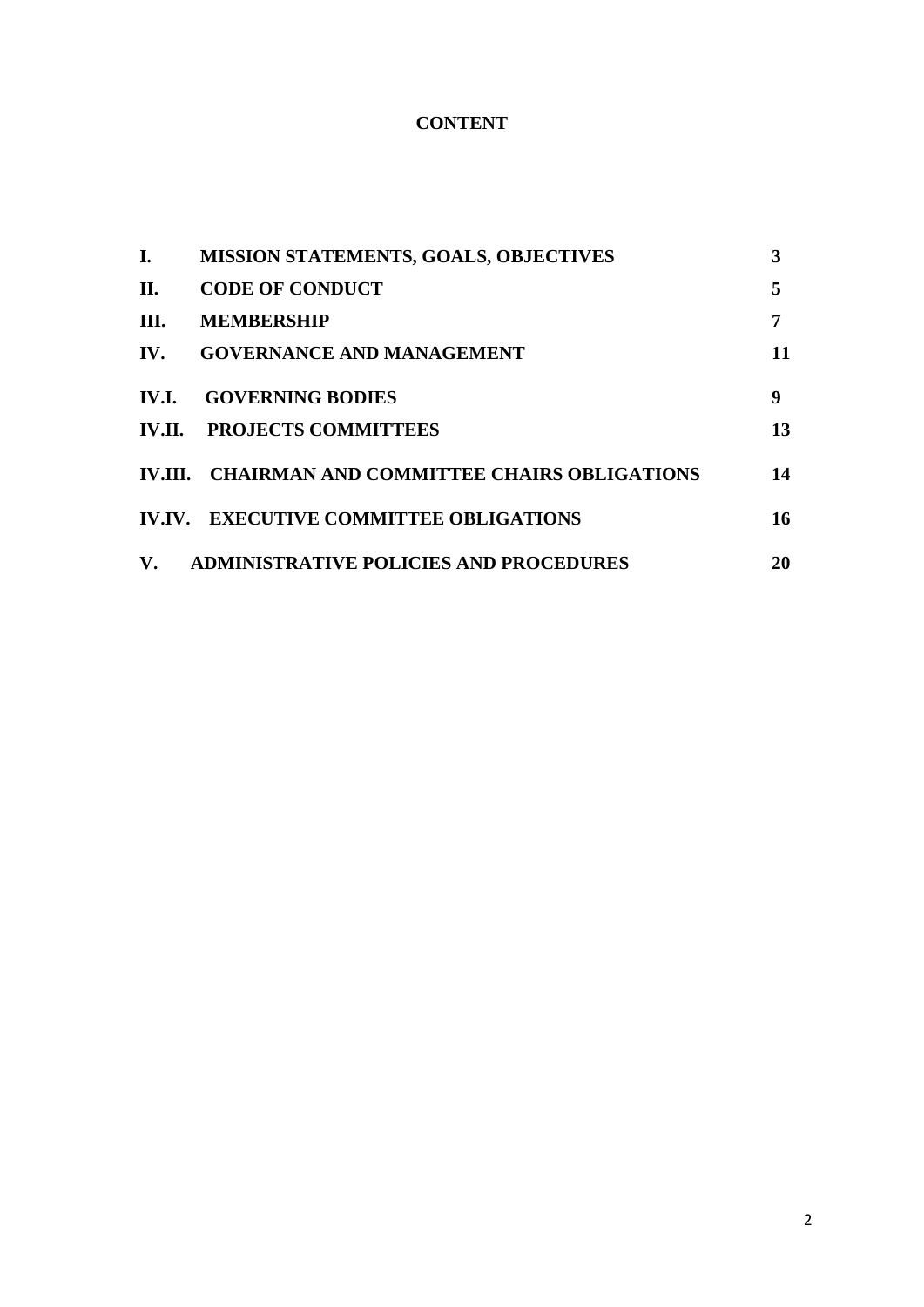#### **I. MISSION STATEMENTS, GOALS, OBJECTIVES**

### **Mission**

The International Women's Association of Vilnius (hereinafter referred to as "IWAV") is a non-governmental and non-profit charitable organization, which serves as a platform for charitable giving, socializing, friendship, and networking. IWAV provides social networking opportunities for foreign and international women living in Vilnius to promote intercultural exchange, excluding a religious emphasis.

#### **Goal**

IWAV works toward sustainable empowerment through a variety of activities designed to contribute to the personal growth of its members as well as to the vulnerable and disadvantaged groups located within the communities they call home. The Bylaws are our leading guide for procedures and protocol. We all use the Bylaws for checks and balances for what we do, and the policies are used by the Executive Committee and IWAV members to better understand for the governing the Association and reviewed and updated as needed The Bylaws are the primary document of our association.

#### **Objectives**

**Friendship:** To develop international friendship among expatriate women and Lithuanian citizens in order to assist newcomers in adjusting to living in Lithuania.

**Personal growth and developmen**t: To enhance personal experiences and expand portable skills to contribute to the lifelong prospects of women. To empower women in charitable giving projects and IWAV activities.

**Social responsibility:** To mobilize and expand the volunteering base among expatriate women living in Lithuania.

**Charity:** To alleviate hardship faced by vulnerable and disadvantaged groups with an emphasis on women's wellbeing. To organize the International Christmas Charity Bazaar and Blossom of Hope–the Association's annual charity events.

**Strategic partnership:** To join forces with socially responsible businesses and nongovernmental, non-political, and non-religious organizations, governmental institutions, and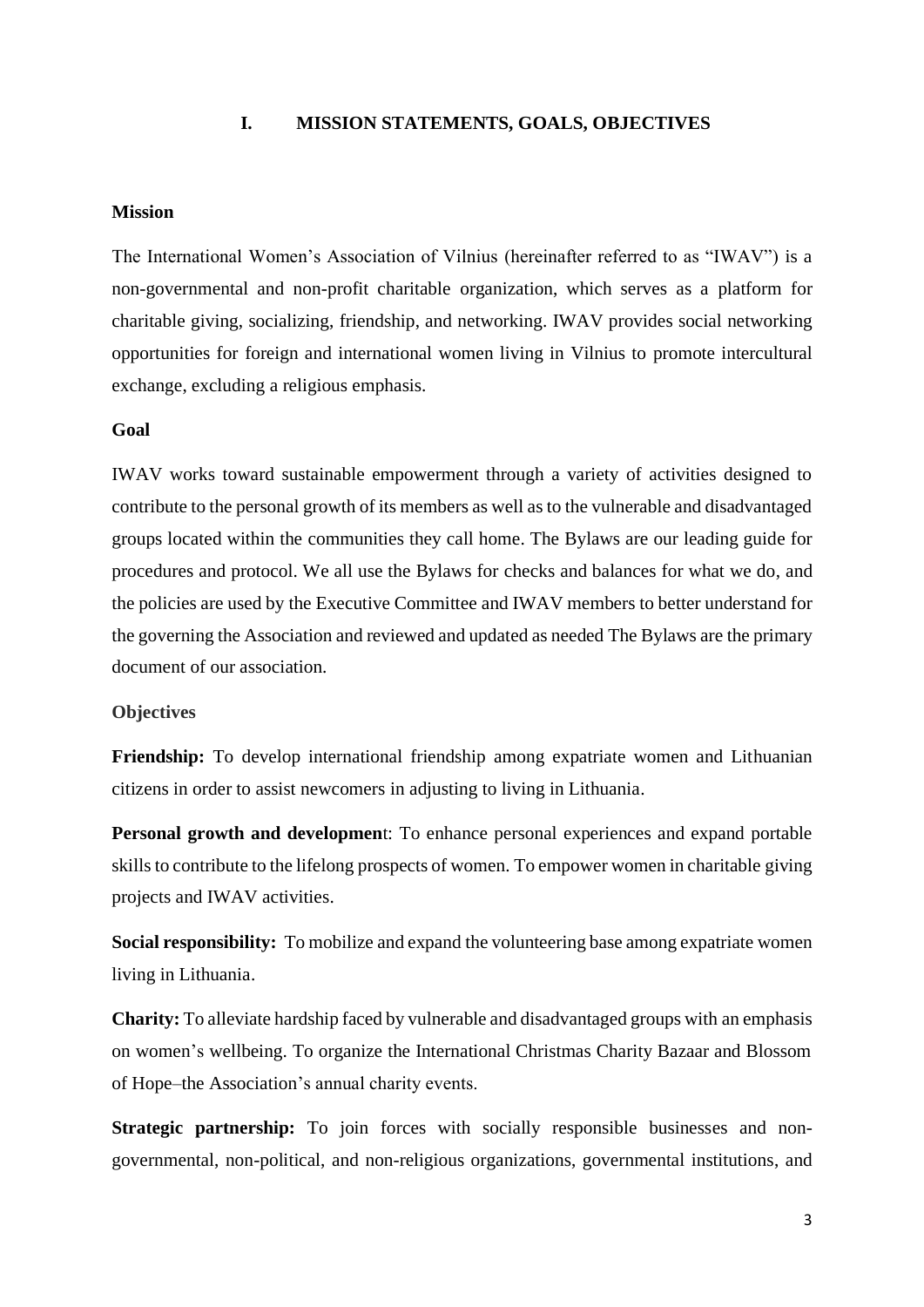other relevant associations of the international community in working towards common humanitarian and social equity objectives.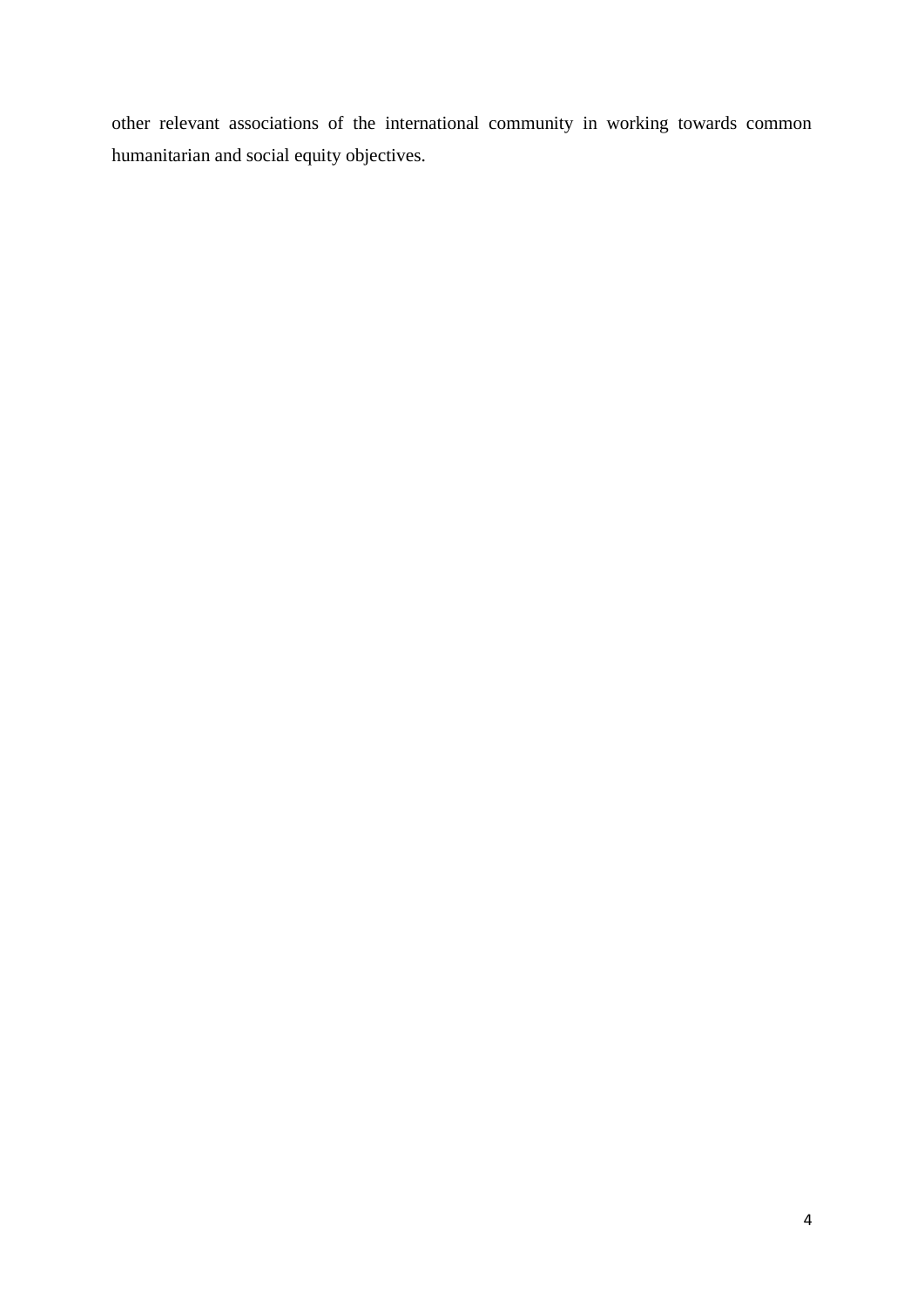#### **II. CODE OF CONDUCT**

- 1. Act with integrity and high ethical standards in your personal and professional life.
- 2. Deal fairly with other IWAV members and treat them with respect.
- 3. Avoid behavior that reflects adversely on the Association or other IWAV members.
- 4. Maintain a harassment-free environment at all IWAV meetings, events, and activities.
- 5. Never allow personal benefits to influence your decision or undermine the integrity of association relations.
- 6. Keep to your promises and commitments.
- 7. Avoid the appearance of impropriety.
- 8. Respect privacy and confidentiality.
- 9. Do not use the Association and its resources for personal or commercial purposes.
- 10. Do not engage in outside activity that could harm the Association.
- 11. Do not discredit the association or/and other members by your actions.
- 12. See Bylaws clause for clarification of punitive actions 4.6

#### **III. MEMBERSHIP**

#### **Eligibility**

The International Women's Association of Vilnius is open for women of any nationality who are interested in sharing the experience in living in Lithuania. The working language is English, but fluency is not necessary. The Lithuanian language is the official language of the Association.

The number of the members with the same citizenship must be monitored (for clarification, see as described in Bylaws 4.3).

#### **Admission**

(This procedure is described in Bylaws 4.2 for clarification)

Full Membership is achieved after paying first membership fee, and the new Member is added to the list of the Association information channels.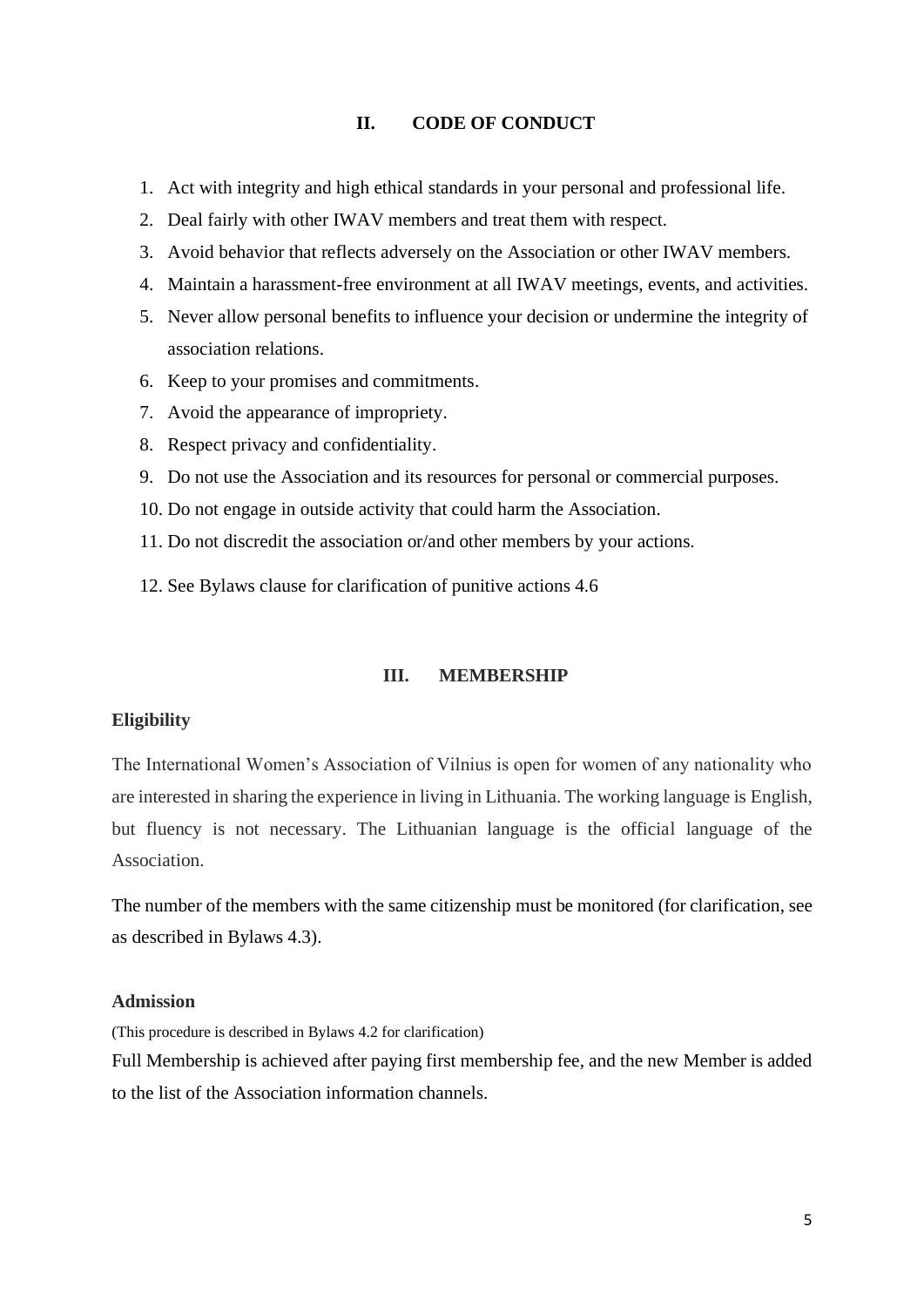Members bear the responsibility for ensuring that their contact information is continuously up to date. Withdrawal and expelling of members is described in Bylaws under 4.5 and 4.6.

Members can be expelled from the Association by decision of the Executive Committee if they are in breach of the Code of Conduct of the Association. If the IWAV Executive Committee receives evidence that a Member acts in breach of the Bylaws and/or the Code of Conduct, it may issue a meeting to investigate the case. Materials for the cases shall be submitted to the members of the Executive Committee at least 14 (fourteen) days before a meeting. This meeting must take place only in person. Each member of the Executive Committee has an obligation to express her opinion in that meeting. A Member whose expulsion shall be discussed is invited to the meeting and allowed to explain her actions. The decision to expel a member shall be fair and proportional to the committed Member.

Departing members will continue to be listed on the membership roster and receive IWAV announcements until the term of the paid membership expires.

### **Membership Dues**

IWAV relies on membership dues to fund the social, charitable, and administrative expenses of the Association. Because membership dues constitute a significant portion of IWAV's operating funds, the membership fee may be increased from time to time if the Executive Committee of IWAV determines that it is necessary. According the Bylaws, any increase in fees must be approved by vote at the Annual General Meeting.

All membership fees and donations should be paid for by bank transfer only. Members are responsible for finding a solution for bank transfer.

#### **Departing members**

Departing members will continue to be listed on the membership roster and receive IWAV announcements until the term of the paid membership expires, provided that the member supplies a forwarding mail and email address to the IWAV secretary.

### **Reimbursement**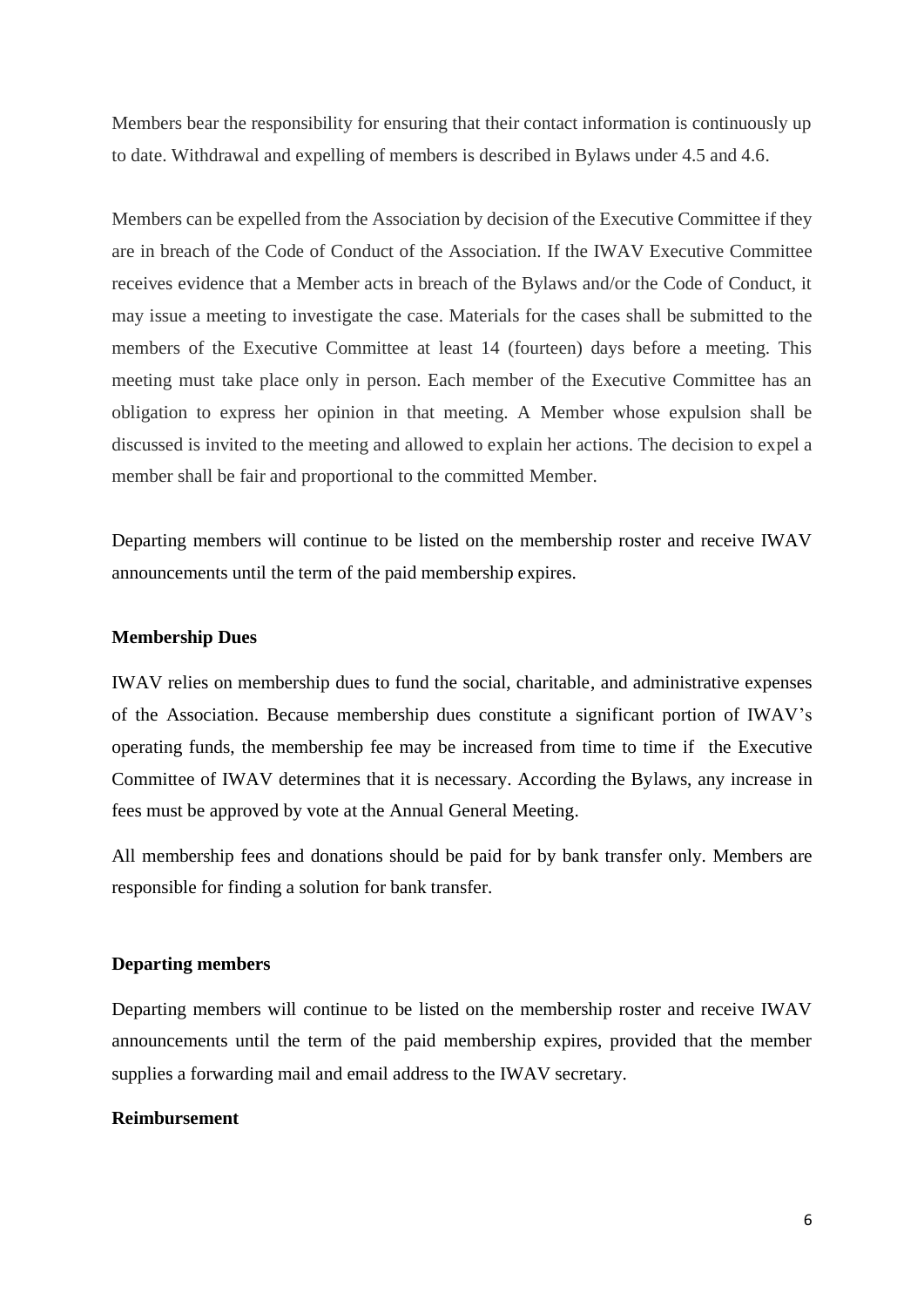Only the members of the Executive Committee who incur expenses during the course of their duties may request reimbursement for reasonable expenses by submitting an itemized invoice with explanation and receipts to the Treasurer. The Executive Committee shall determine the reasonable fees and limits for expenses incurred during the course of IWAV duties.

### **Complaint Policy**

Members may bring any concern or grievance to the attention of the Executive Committee by submitting a written and signed complaint to the Chairman of the Executive Committee. The Chairman reviews and makes recommendations to the Executive Committee, which delivers a written report. The Executive Committee will not respond formally to any other form of complaint.

### **Information Policy**

# **(Check description found in Bylaws 9 procedure for access to documents and other information)**

Members are informed on regular monthly bases and ongoing bases via email and FB private group.

Any member may propose an issue based on her experience by writing to the Chair of the Executive Committee at least five days before the end of each month. The issue will be discussed with the Executive Committee at its next meeting. An updated version of the policy will be provided on the Association website.

We follow all governing rules for required data privacy established by European and Lithuanian law.

#### **Non-member participation**

With the exception of the coffee morning meeting where all potential new members are welcome, guests are welcome to join IWAV guest approved events and activities as long as they are accompanied by another IWAV member. If payment for the event is required, any attendee not a member of IWAV may be asked to cover their own costs. However, only IWAV members may repeatedly attend the ongoing activities of the association. IWAV activities are limited to women unless otherwise advertised, such as for fundraising and family events.

Members also can initiate and organize private events; therefore, invitations to IWAV members for such private events are not to be issued through IWAV information channels.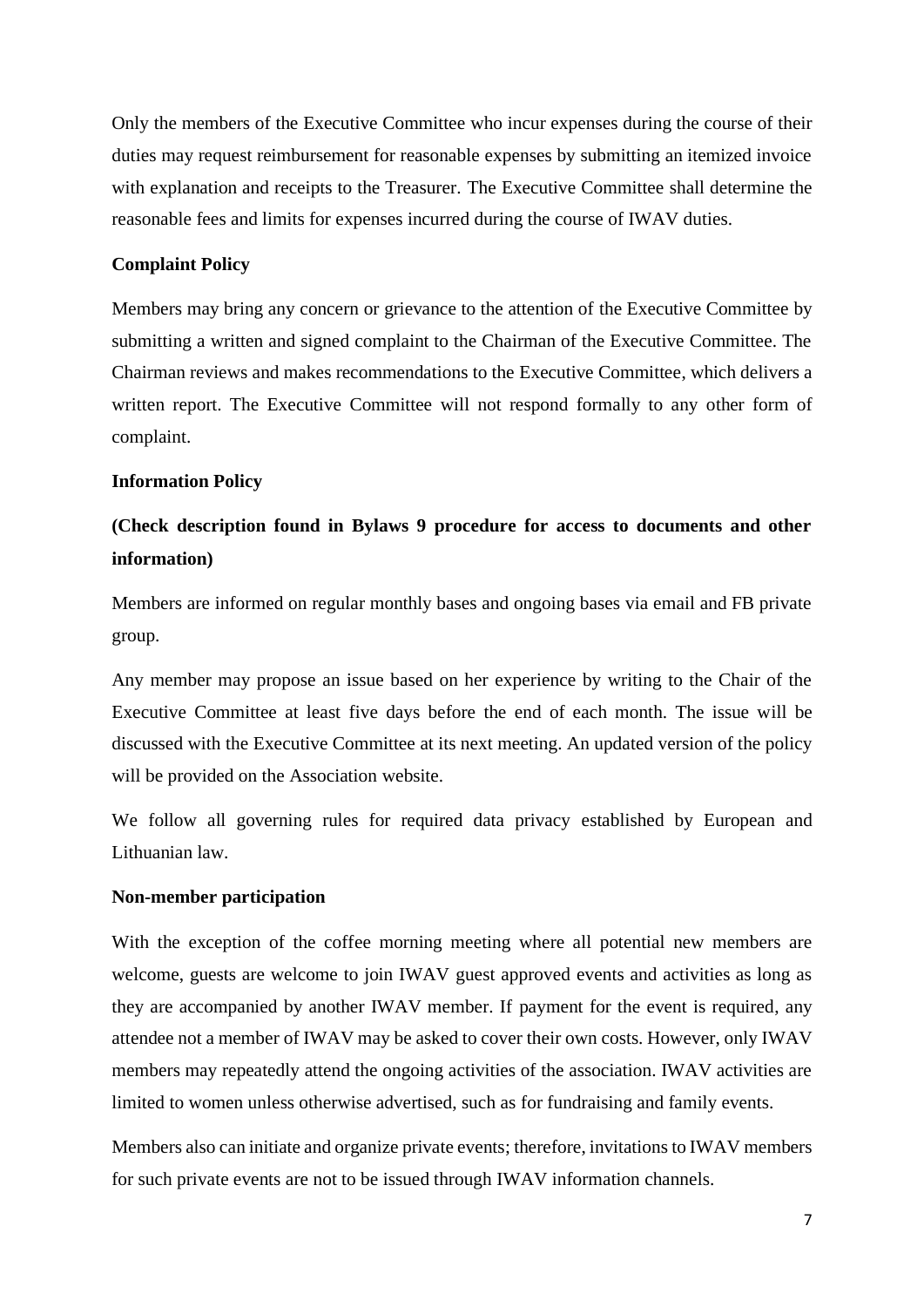### **Termination of the membership**

**(See Bylaws 4.6 for clarification)**

### **GOVERNANCE AND MANAGEMENT**

#### **IV.I GOVERNING BODIES**

The General Meeting of Members and the collegial management body, the Executive Committee, shall be the governing bodies of the Association. The Association shall acquire its civil rights, assume civil duties, and carry them out or exercise them through the governing bodies of the Association.

#### **The General Meeting of Members**

The General Meeting of Members shall be the supreme governing body of the Association.

The General Meeting of Members shall have the exclusive power to: (Please see Bylaws for clarification 5 & 6).

The Chair of the Executive Committee leads the General Meeting of Members (Annual General meeting or Special General Meeting) if members do not elect another person to do so. If the Chair of the Executive Committee is not present, a Chair for the meeting shall be elected.

After the proposal for the Chair of the meeting, the Secretary for the meeting and one member to count votes are elected. The Secretary shall ensure that the minutes are kept of all General Meetings of Members by the form provided by the legal partner.

The minutes of the General Meeting of Members are signed by the Chair of the meeting and the Secretary.

The agenda of the General Meeting of Members is formed by the Executive Committee that convenes the meeting.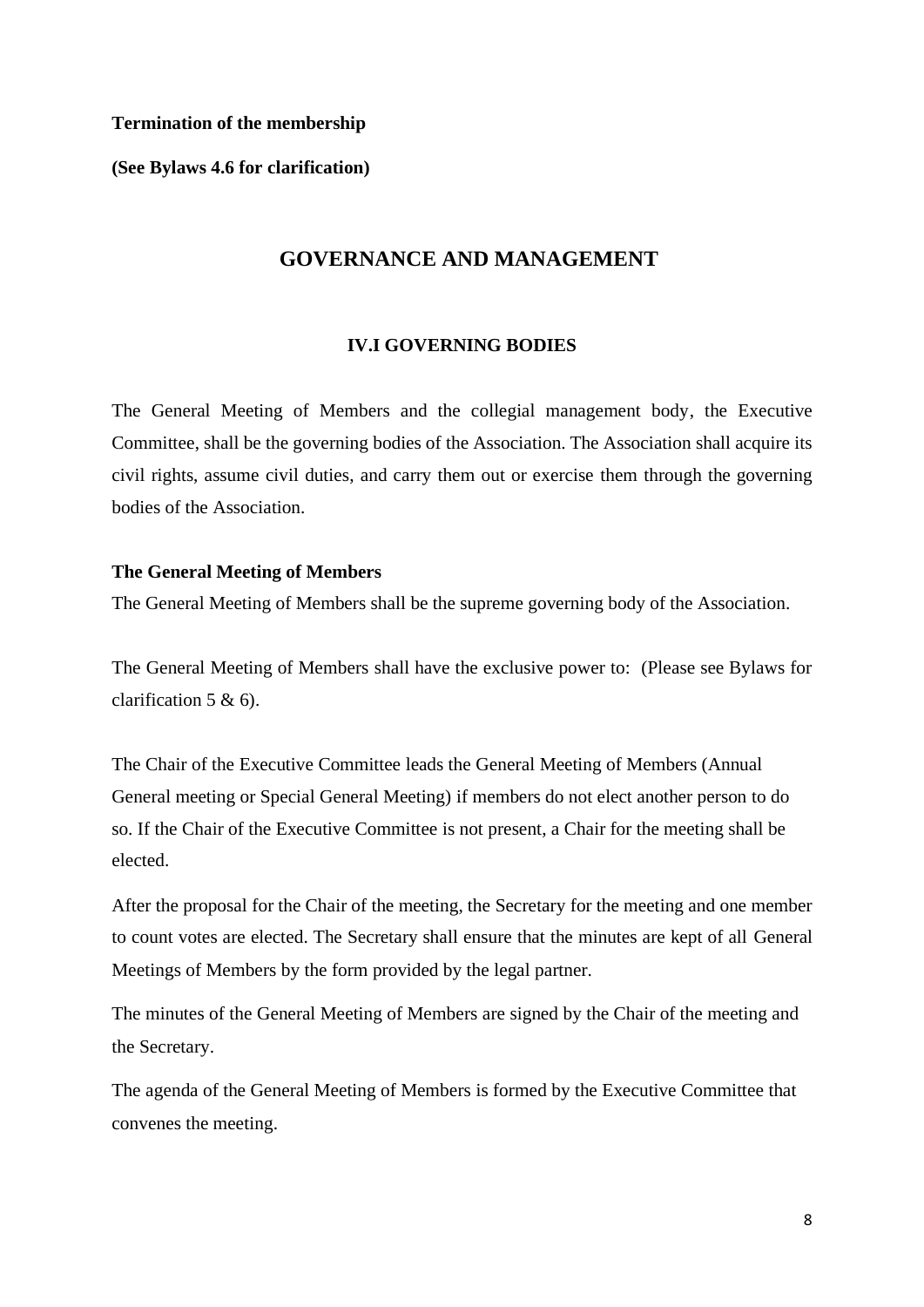### **The Executive Committee**

The Executive Committee shall rely on unpaid volunteers to assume positions to include Chair, Treasurer, Communications Coordinator, Charity Coordinator, Activities Coordinator, Membership Coordinator, and Sponsorship Coordinator. These persons shall be FLUENT in English (C level).

The Executive Committee of the Association shall: (See Bylaw for clarification 7.8) Meetings of the Executive Committee shall be convened at least every eight weeks.

# **In addition to the above-listed duties, each member of the Executive Committee will be assigned specific duties respective of the following areas:**

### **The Chair:**

- 1. Acts as the representative of the Association.
- 2. Acts as the official signatory for the IWAV Association.
- 3. Represents the Association in relations with the third parties and concludes transactions on behalf of the Association.
- 4. Delivers relevant documents and publicly discloses in a timely matter information relevant to members.
- 5. Coordinates with legal counsel and services.
- 6. Coordinates and plans marketing/advertising for IWAV
- 7. Coordinates and oversees regular (at least every six weeks) board meetings.
- 8. In the case of a voting tie, the Chair of the Executive Committee makes the final decision.
- 9. Carries out relevant decisions.
- 10. Is responsible for all deposits of cash for IWAV, ICCB and BoH, including raffle money from coffee mornings.
- 11. Coordinates the archival of documents

### **The Treasurer:**

1. Draws up budgets and presents them to the Executive Committee for further development into a financial statement for members.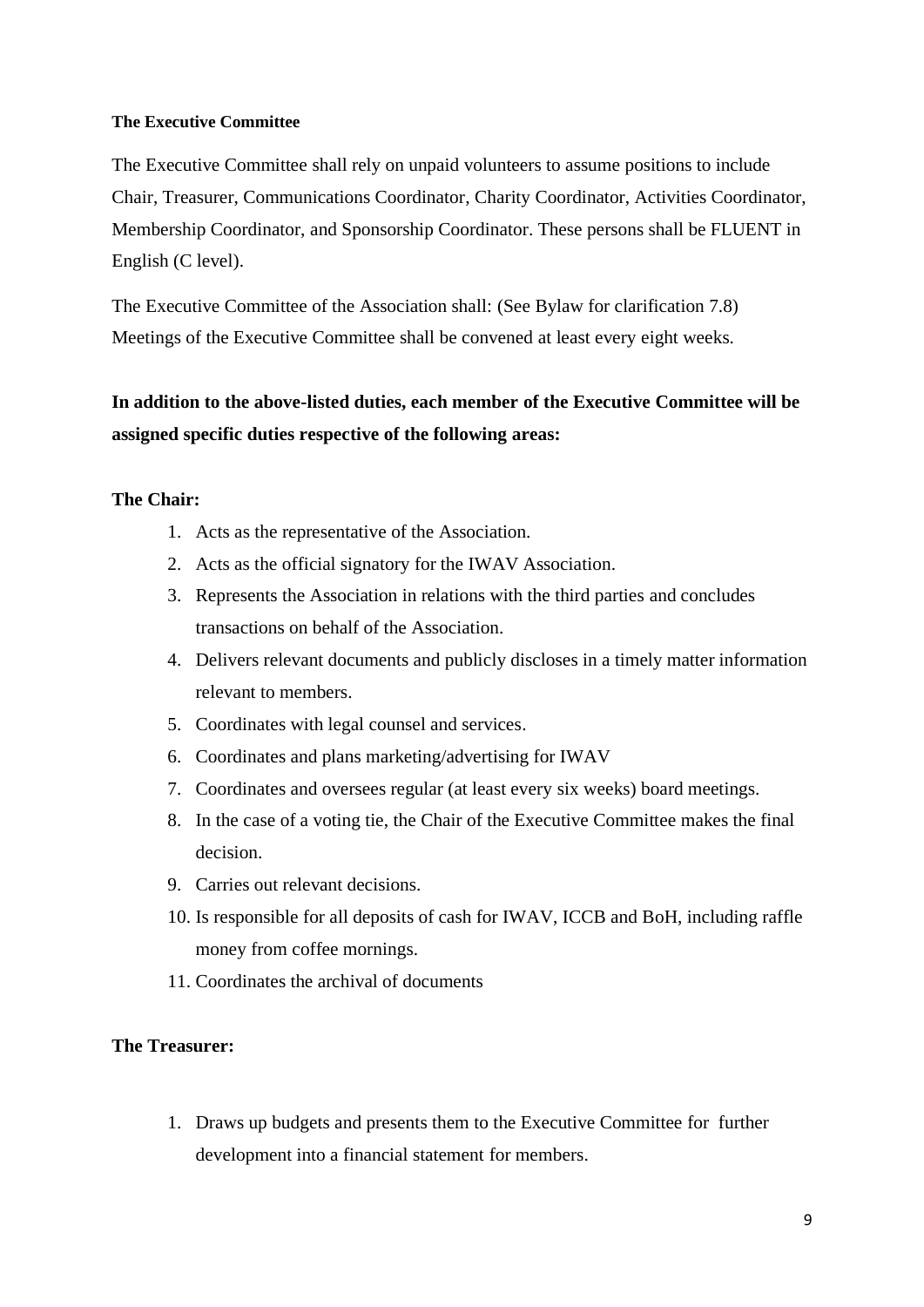- 2. Is responsible for finances and cash flows of IWAV activities using paperless transfer.
- 3. Prepares monthly membership payment updates via bank transfer.
- 4. Completes all bank transactions (deposits, withdrawals, payments).
- 5. Presents monthly financial status at the Executive Committee meetings.
- 6. Prepares the financial statements for the Annual General Meeting.
- 7. Coordinates with the third party accounting firm on an ongoing basis.

### **The Membership Coordinator:**

- 1. Coordinates membership requests and forms.
- 2. Tracks and updates master membership list.
- 3. Presents membership status during the Executive Committee meetings.
- 4. Notifies members when annual membership fees are due.
- 5. Updates members' contact information when necessary.
- 6. Helps to get new members involved in various aspects of the organization.

### **The Activities Coordinator:**

- 1. Coordinates, organizes, and plans monthly activities either during the day or in the evening.
- 2. Updates activities calendar.
- 3. Coordinates with other activity groups (i.e., book club, lunch bunch, culture club, playgroup)
- 4. Gathers information about the kinds of activities members are interested in on a regular basis.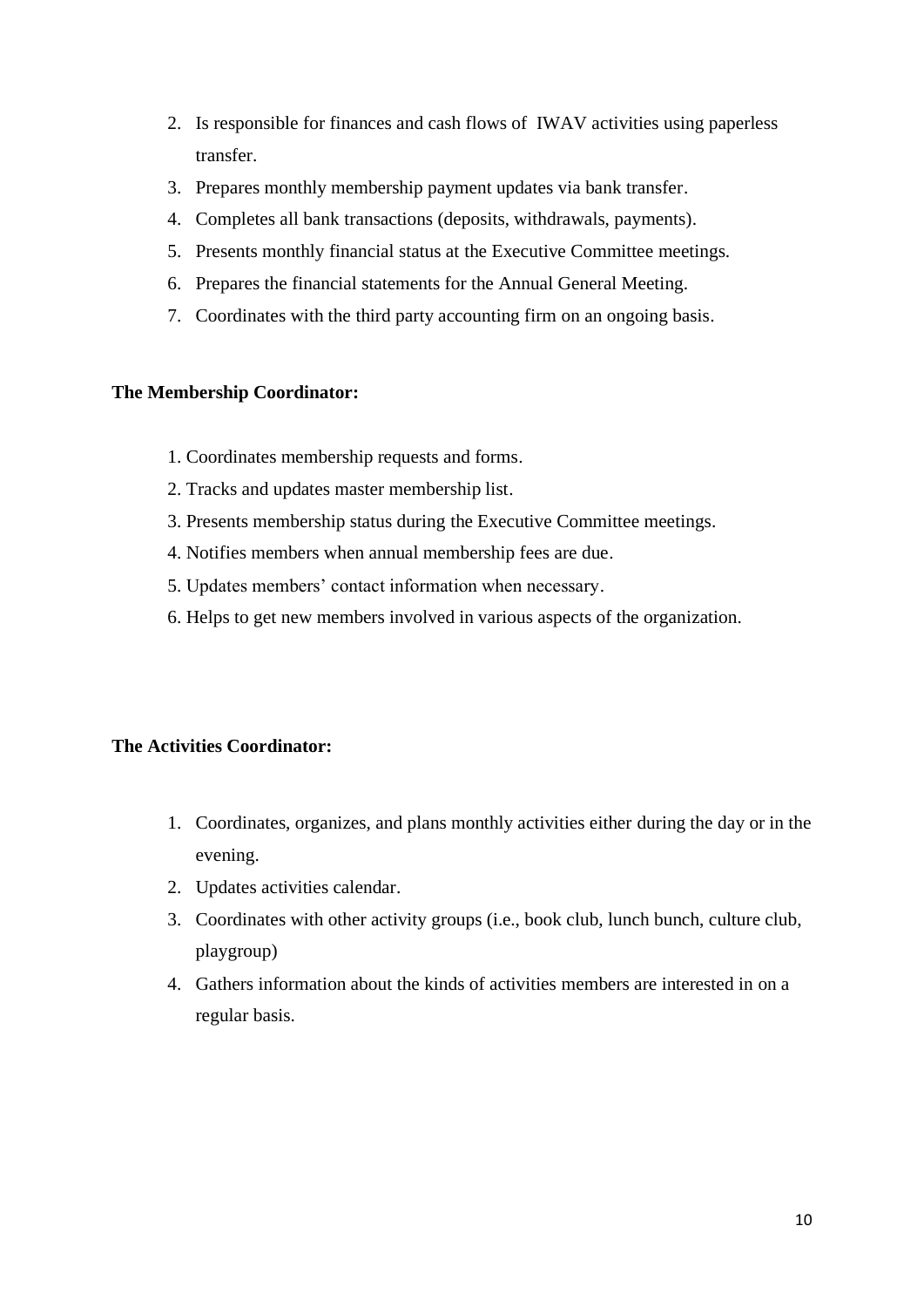### **The Communications Coordinator:**

1. Regularly posts, updates, and manages the IWAV website and IWAV Facebook page.

- 2. Includes pictures, activities, changes, etc.
- 3. Tracks website contract.
- 4. Compiles and transcribes the minutes of the Executive Committee meetings, including action items, voting, etc.
- 5. Tracks and updates all third party contact information.
- 6. Maintains a hard disk with backup copies
- 7. Posts to or approves posts for the IWAV private Facebook group account as well as other social media channels.

#### **The Sponsorship Coordinator**:

- 1. Solicits vendor discounts in Vilnius for IWAV members.
- 2. Coordinates fundraising activities.
- 3. Coordinates Member-to-Member and Partner programs.

#### **The Charity Coordinator**:

- 1. Finds and communicates with charitable organizations to be supported by IWAV.
- 2. Coordinates and oversees charity functions and visits
- 3. Presents the results of charitable activities to the Executive Committee
- 4. Organizes and takes care of monthly raffle

Note: The following responsibilities are proposed positions if needed in a particular year as long as the Executive Committee shall consist of not less than 3 (three) members and not more than 7 (seven) members. Otherwise, the following responsibilities are absorbed into the positions outlined above.

*Resignation.* See Bylaws 7.9 for clarification.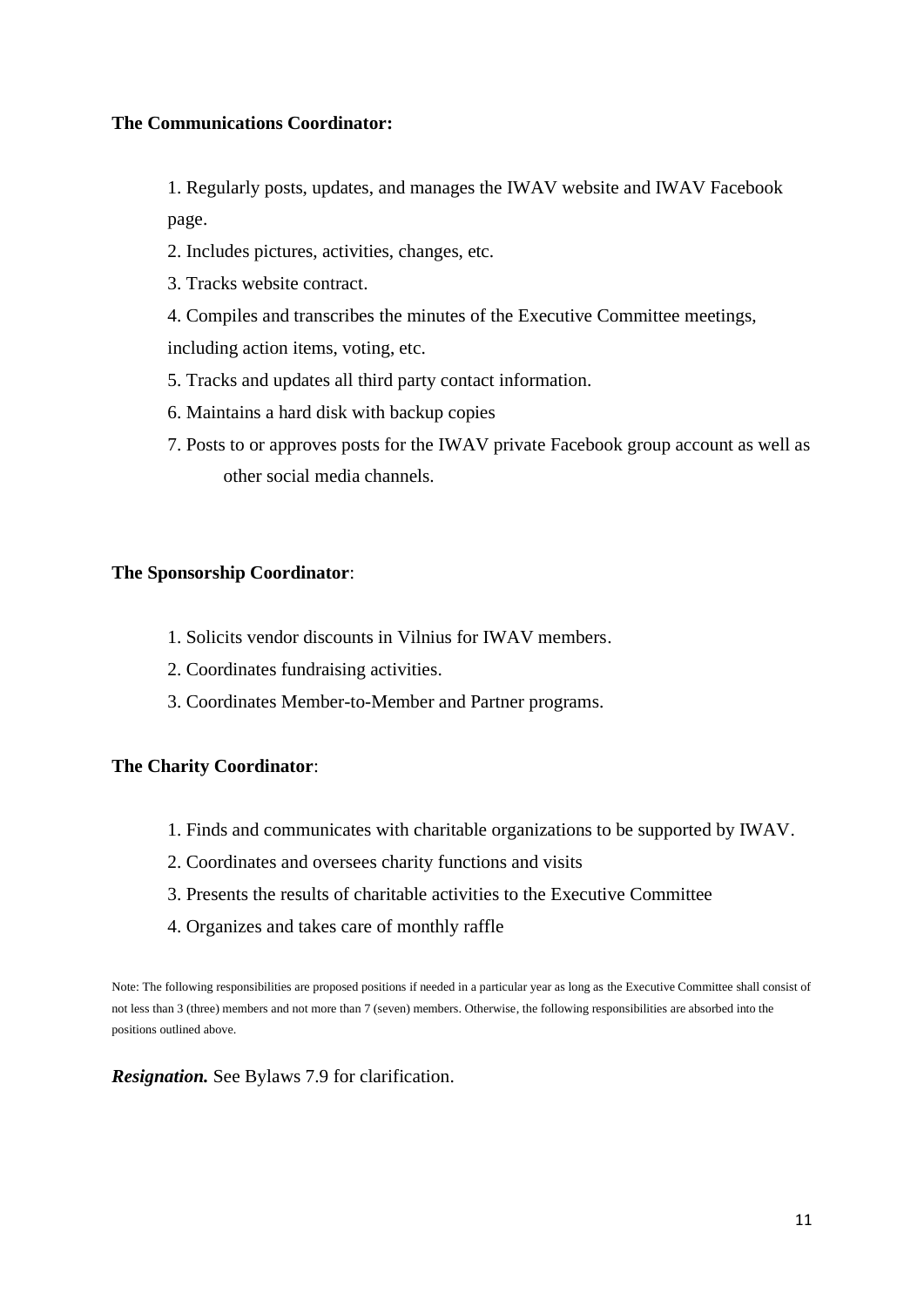**Replacement.** When there is a pending vacancy on the Executive Committee, a call for volunteersis announced via e-mail. Then the Executive Committee appoints ex-officio member to assist the Executive Committee in a certain capacity.

Members of the Executive Committee shall further coordinate to perform the core activities of the association: the International Christmas Charity Bazaar, Blossom of Hope, activities, treasury, sponsorship, and charity. The Executive Committee approves the decisions of the ICCB and BOH committees or delays decisions pending request for additional information.

Members of the Executive Committee support and participate in General Meetings of Members and key activities for fundraising.

The regular meetings of the Executive Committee should be convened at least once every eight weeks. The Executive Committee meetings should include the following topics with the decisions made and documented in the minutes:

- strategy for the activities and plans of the association

- approve annual and interim budgets of the association

- form and disband the ICCB committee and the BOH committee

- represent the association in relations with third party and/or arranged agreements with third parties.

However, in order to perform timely communication and make decisions efficiently, digital communication tools may be used: WhatsApp group, email or any other type of communication appropriate for the Executive Committee members.

For the privacy of members, communication via email should be used with the BCC option.

For communication on the FB private group, the communication messages from the Executive Committee should be posted under the info@IWAVilnius.com account.

#### **IV.II. PROJECT COMMITTEES**

Committees may be initiated by the order of the Executive Committee and chaired by a person appointed by the approval of the Executive Committee.

The core activity committees shall include: the International Christmas Charity Bazaar and Blossom of Hope. If there is a need for extra committees, such as charity, events, sponsorship, treasury, social media, etc., these will also be created. Chairs of these extra committees are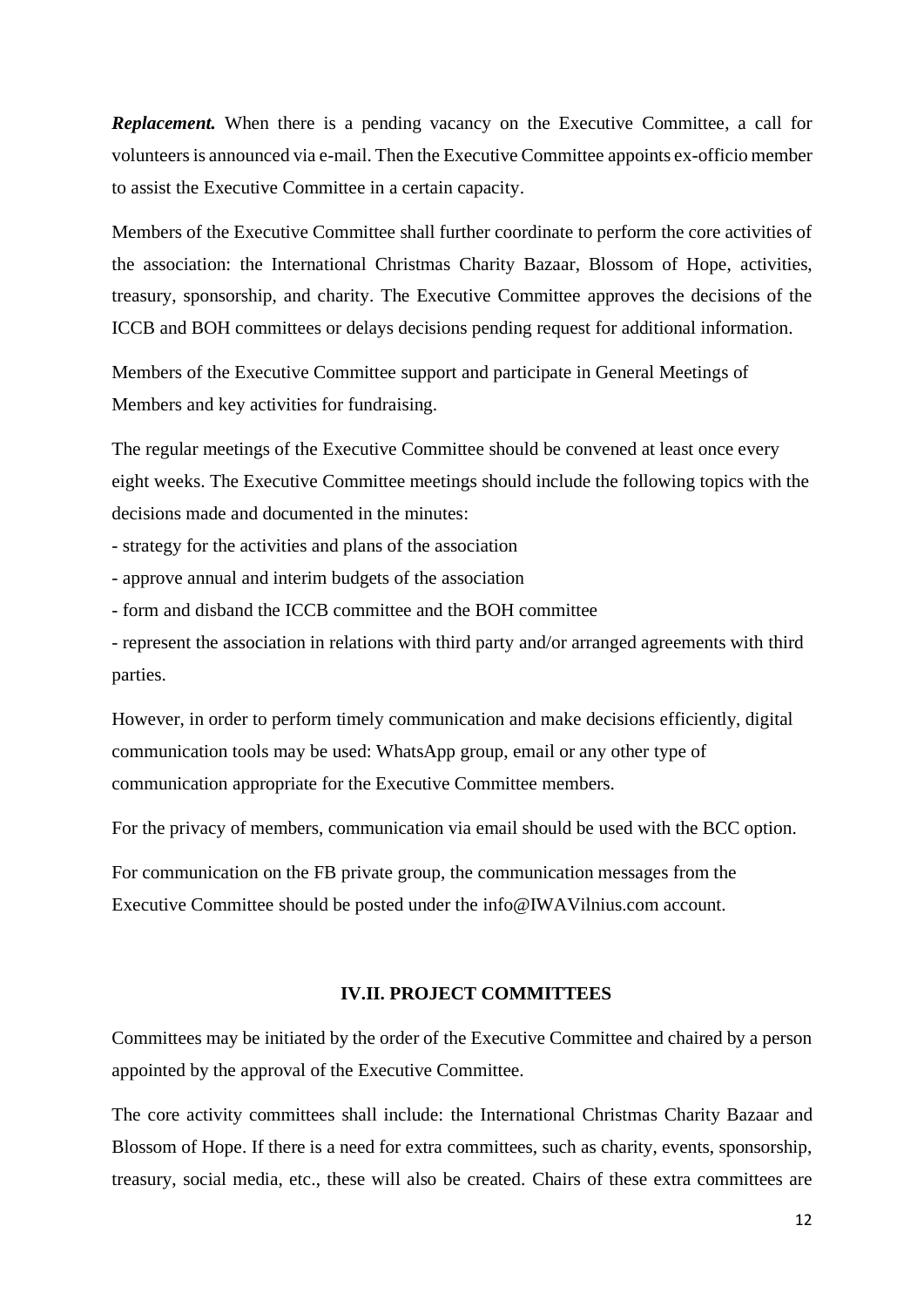members of the Executive Committee responsible for positions, assignments, and the overall functions of the committee. Committees determine procedures in accordance with the general rules and procedures of the Association. In the case of important strategic questions, the Committee Chair turns to the Executive Committee for consultation. The Executive Committee decides on the recommendation of the Committee Chair. Activities of the committees must be undertaken by a majority vote. Each committee member has an equal vote.

 After completing the project, the Committee Chair writes a report that has been prepared on the basis of the committee members' reports. The Committee Chair reports to the Executive Committee, preferably in the presence of all members of the committee. After the Executive Committee has adopted the report, the results can be shared with other members of the association and the public.

Chairs of the committee may resign fourteen days from the date of notice in writing to the Chair of the Executive Committee, with the assumption that a replacement has been found and is sufficiently oriented to the work of the committee.

*Rules and procedures for the committee.* Members of committees set their own rules and procedures for working together. Committee Chairs must submit a half-page update to the Executive Committee with included recommendations to take a decision on. The Executive Committee must vet the following issues before the Committee take action:

- Strategic issues
- Issues related to public promotion or reputation
- New initiatives
- Budget and financial matters
- Scheduling

#### **V.III. CHAIRMAN AND COMMITTEE CHAIRS OBLIGATIONS**

### *Obligations of Leadership*

Specific obligations of the Chair of the Executive Committee and International Christmas Charity Bazaar and Blossom of Hope Committee Chairs include:

• Chairing meetings and preparing and presenting agendas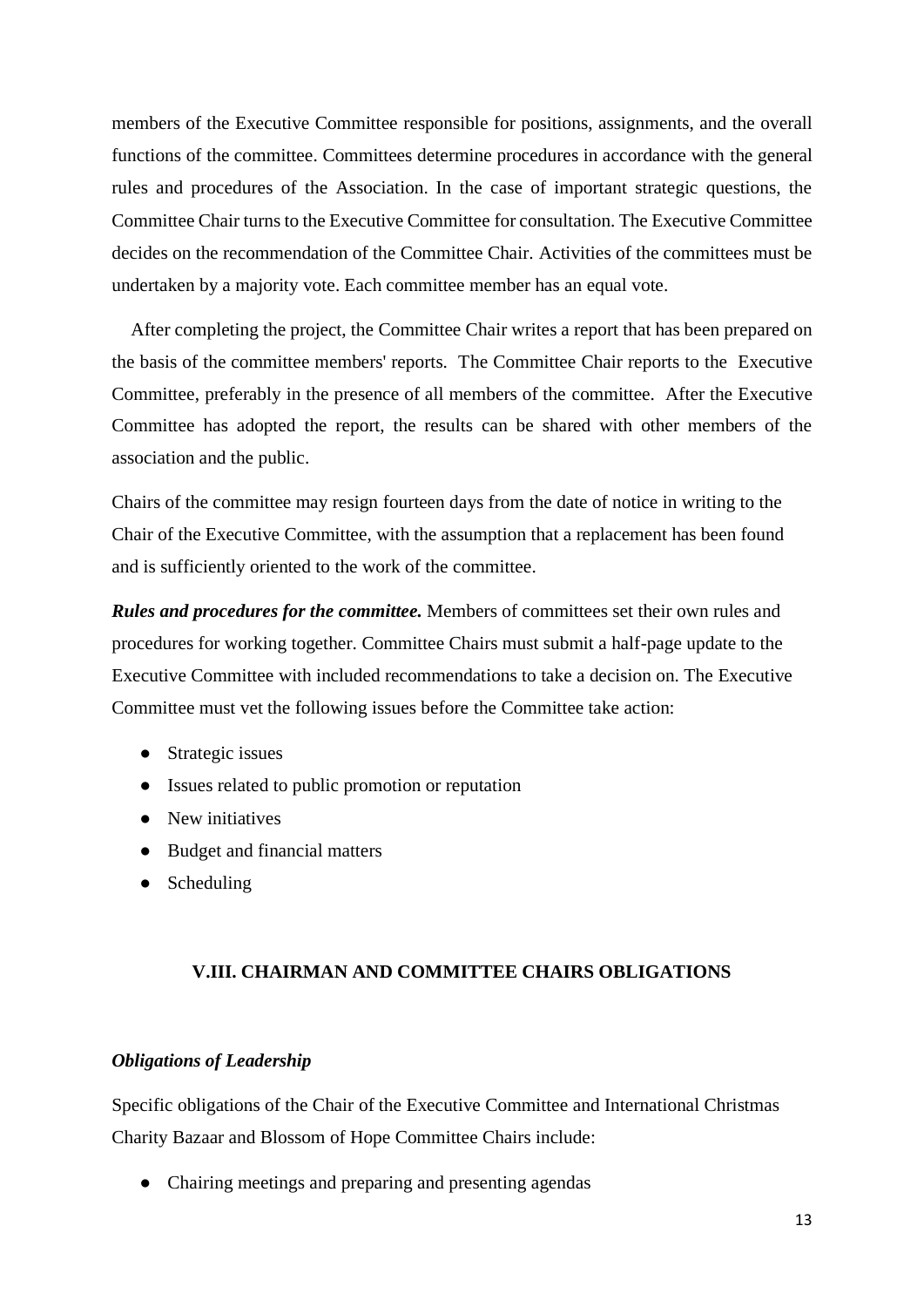- Developing strategies and action plans
- Presenting proposals to the Executive Committee regarding further development of activities
- Presenting reports on activities by Committee Chairs to the Executive Committee under the terms and procedures set by the Bylaws
- Disseminating information about activities to members and the general public, where appropriate
- Establishing and maintaining relations with organizations carrying out similar activities
- Submitting proposals regarding the sources and ways of raising funds for the charity
- Carry out decisions taken by members and the Executive Committee
- Organizing polls to find out the desires and expectations of the members in connection with the activities
- Promote the activities of the Association
- Promptly reply to communications from the members of the Executive Committee

### **Duties**

In performing their duties, the Chair and the Committee Chairs shall:

- Plan and organize events and functions
- Coordinates activities
- Assist committees
- Consider requests
- Select and evaluate concrete projects that are in line with the profile of the activities of the Association and meet the requirements set by the Executive Committee
- Supervise the carrying out of projects undertaken by the Association
- Submit reports to the Executive Committee on the Activities and performance of duties
- Write and submit in a timely manner articles or information to the Communications Coordinator for publication in the FB or Website

The Chair or Committee Chairs may delegate duties they are unable to fulfil.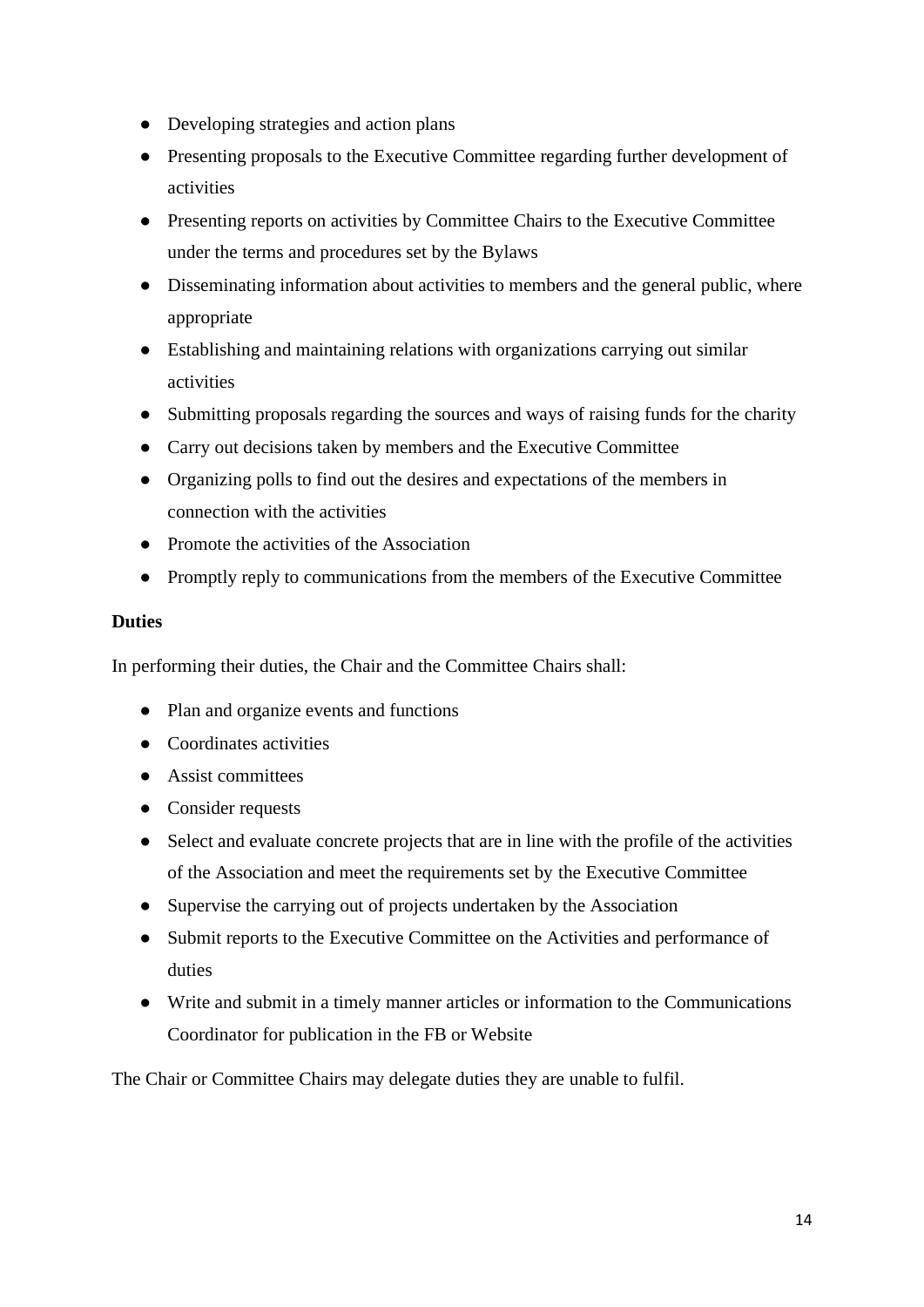### **V.IV. EXECUTIVE COMMITTEE OBLIGATIONS**

The Association relies on the following positions to fulfil specific functions and carry out relevant duties.

### **EVENT COORDINATOR**

The volunteer event coordinator works in cooperation with the Executive Committee, Project Committees, and Clubs to:

- Plan upcoming events of interest
- Book and host lunch bunch, a monthly social evening event, and other events
- Coordinate new social and cultural activities
- Provide support to ongoing activity groups (walking group, painting group, culture club, etc.)
- Plan and coordinate fundraising activities with the help and support of the Executive Committee
- Draft lunch bunch notices, restaurant recommendations, events recommendations, and other activities worthy of attention for social media and share the same information with the Communications Coordinator to share via e-mail for sameday posting.

### **CHARITY COORDINATOR**

The volunteer Charity Coordinator works in cooperation with the Executive Committee and Project Committees to:

- Consider various requests for charitable assistance received by IWAV
- Set policy recommendations to evaluate and select particular projects outlined in the IWAV procedures and criteria for Charity
- Request a petition from the Executive Committee for extension of assistance to particular projects
- Oversee ongoing projects, including assistance to children, women, the elderly, and the poor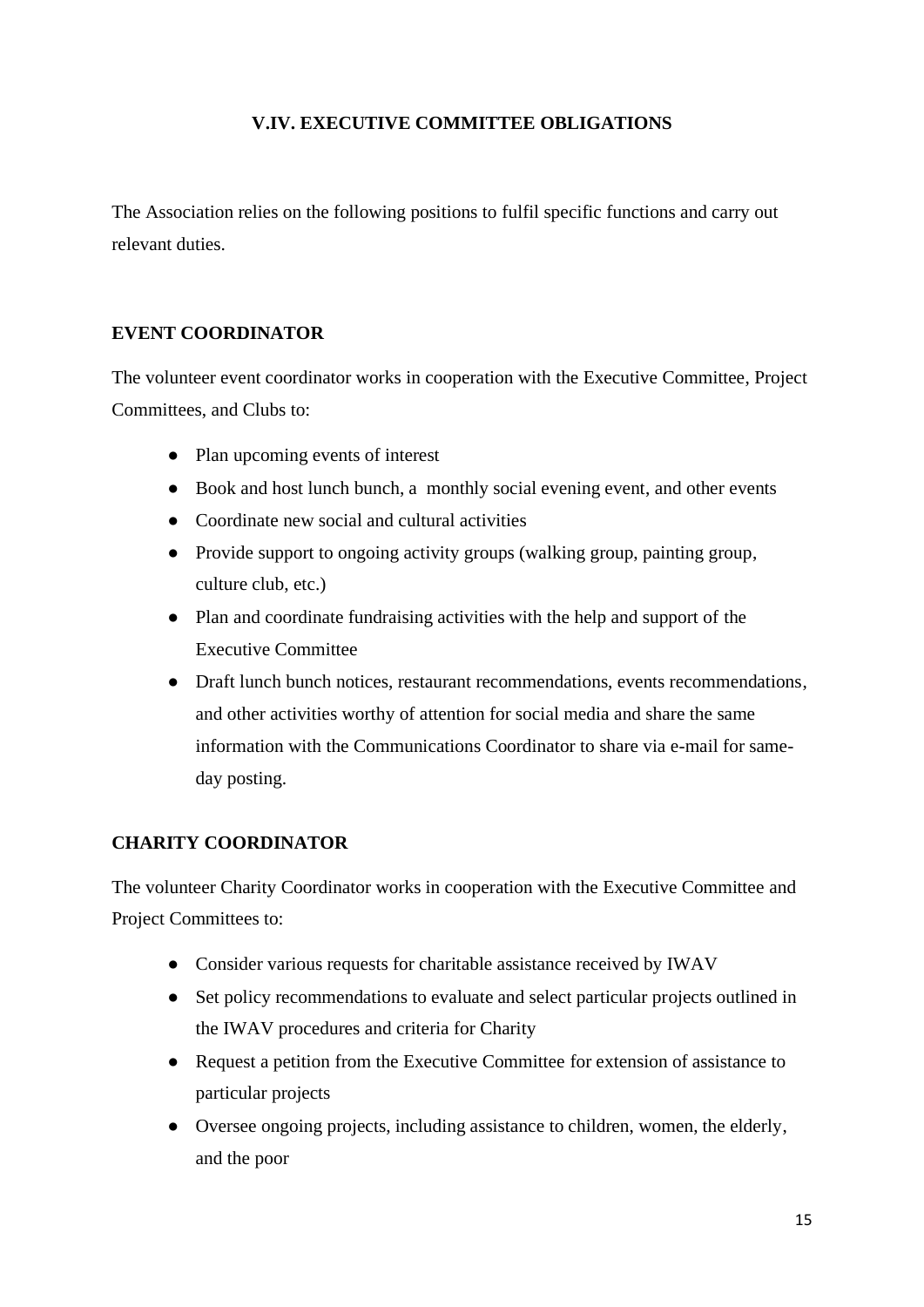- Draft information about the charity activities for social media
- Every month, provide a summary of current charity expenses to for publishing on social media
- Assist other committees if needed

### **MEMBERSHIP COORDINATOR**

The Membership Coordinator is a volunteer who works in close cooperation with the Treasurer and Communications Coordinator to:

- Extend the hand of friendship to newcomers by inviting them to general meetings and activities and answering questions about life in Lithuania
- Recruit new members and facilitate their integration into the organization, for example, by inviting them to write information about themselves for social media and inviting them to join one or more of the various committees based on their interests; by putting them in contact with other members similar age, interests and circumstances; and by personally introducing them to the members of Executive Committee when available
- Host monthly social hours for newcomers
- Inform the Treasurer, Communications Coordinator, and the Executive Committee of incoming and departing members using steps to insure potential members/departing members are recorded appropriately.
- Collect applications and information from new members. Deliver applications to the Executive Committee. The Executive Committee votes for new members, and by majority of votes, a new member is accepted. Full membership is achieved after payment of the annual fee. New members are added to the Association contact list and included in all information about Association activities.
- Update membership list composed from the active members list, waiting list, former members list, and rejected applications list.
- Continually revise, update, and improve the membership list, membership application form, and membership card
- Monitor percentage of members of the same citizenship
- Encourage members to join IWAV committees, where appropriate
- Collect ideas for the program for the General Meetings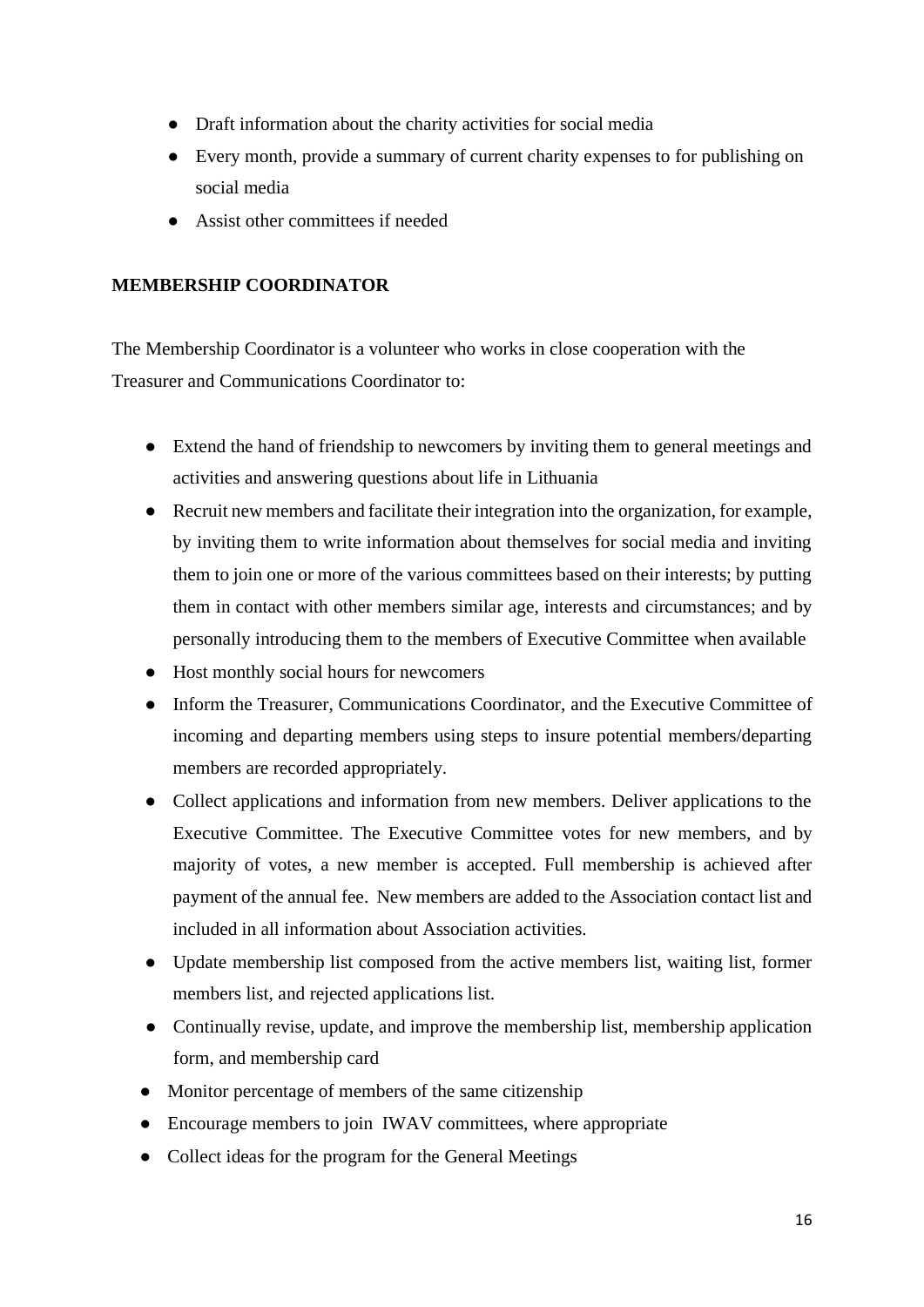- Meet and greet newcomers at gathering of members, coordinate the member information survey, and work with the Sponsorship Coordinator to distribute membership cards to new members
- Collect applications from members at General Meetings and coordinate the distribution of the membership cards in close cooperation with the Membership Coordinator and Treasurer
- Track the nationality composition in the organization.

### **COMMUNICATIONS COORDINATOR**

The Communications Coordinator functions dually as the secretary of the Association to take direction from the Chair or relevant Chairs of Committees, where agreed upon in advance with the Chair, to carry out the following duties:

- Assume responsibility for overall coordination of information and correspondence
- Screen and forward emails of interest to the relevant members of the Executive Committee and Chairs
- Respond to queries from members where so instructed by the Chair or relevant Chairs of Committees
- Forward to members announcements and reminders of meetings and activities and to potential members information on how to become a member. All the information about events for the upcoming month are presented during coffee morning. After the coffee morning, the Communications Coordinator sends the calendar of events to all members. She initiates and follows the calendar by sending an invitation to the events not later than a week before the event, and if needed, also sends a reminder about the event a day before the event
- Maintain and continuously update membership contact list upon instruction of the Treasurer and Membership coordinator. This includes: add new members, remove departed members and update names, addresses, telephone numbers, and email addresses as needed.
- Take minutes of meetings where so required by the Chair.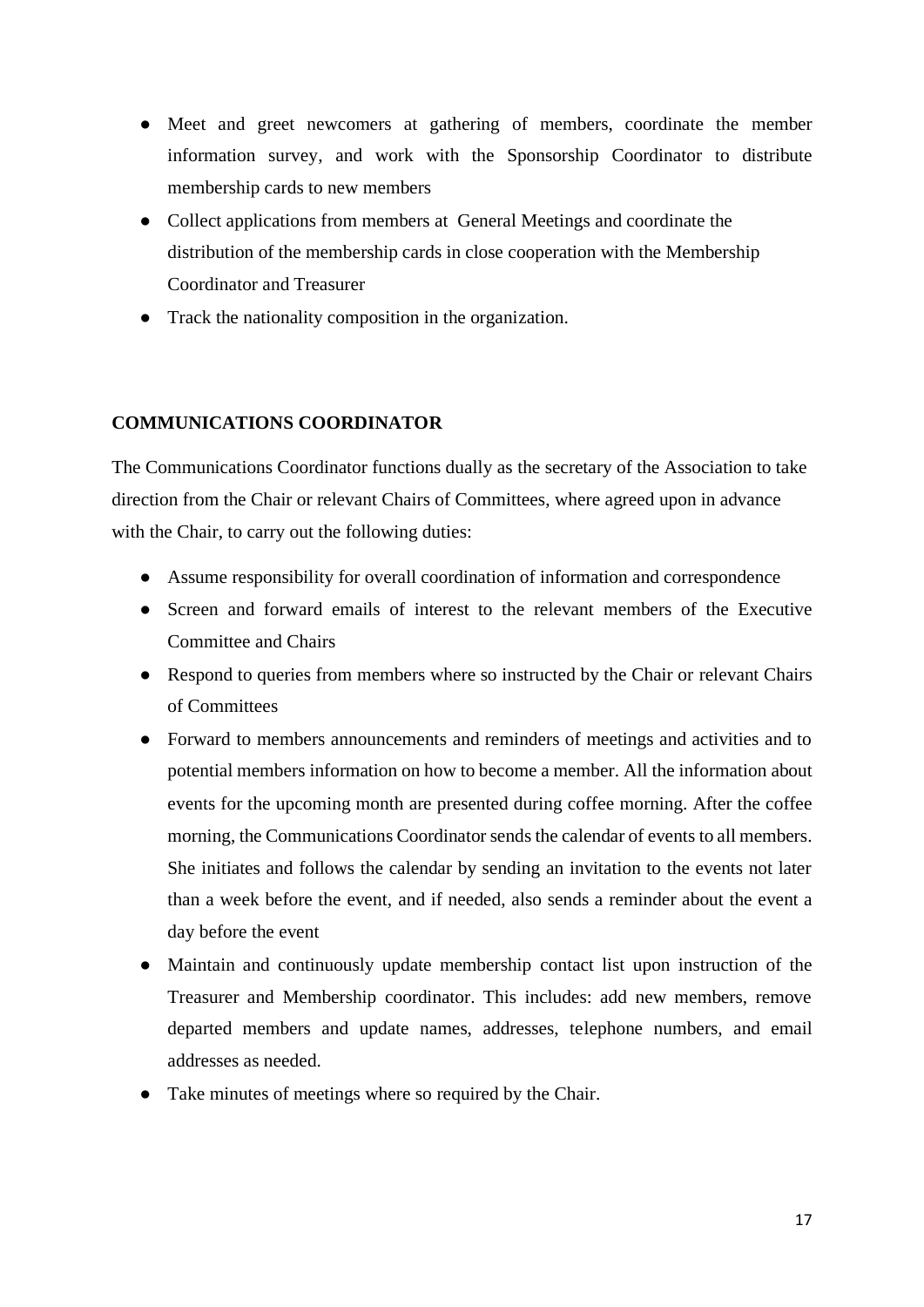### **TREASURER**

The Treasurer maintains and continuously updates electronic banking or the archive of essential financial documents and decisions about the finances of the Association.

The Treasurer is responsible for the following duties:

- Update the Executive Committee every month about membership fees or donations; inform the Executive Committee about membership dues paid
- Maintain access to online banking and manage the IWAV, ICCB, and BoH cash flows
- Coordinate all bank information and invoices for the accountant every month
- Work with a paperless system
- Coordinate invoices and agreements with Chair, accountant, and legal advisor
- Suggest a yearly budget for IWAV, BoH, and ICCB
- Disburse funds to IWAV-sponsored charities
- Pay all expenses incurred by IWAV, ICCB, and BoH
- Communicate with accountant regarding the yearly financial report. Give a presentation and a summary of the financial report and present it at the AGM.
- Set the policy of Treasury Committee on financial matters.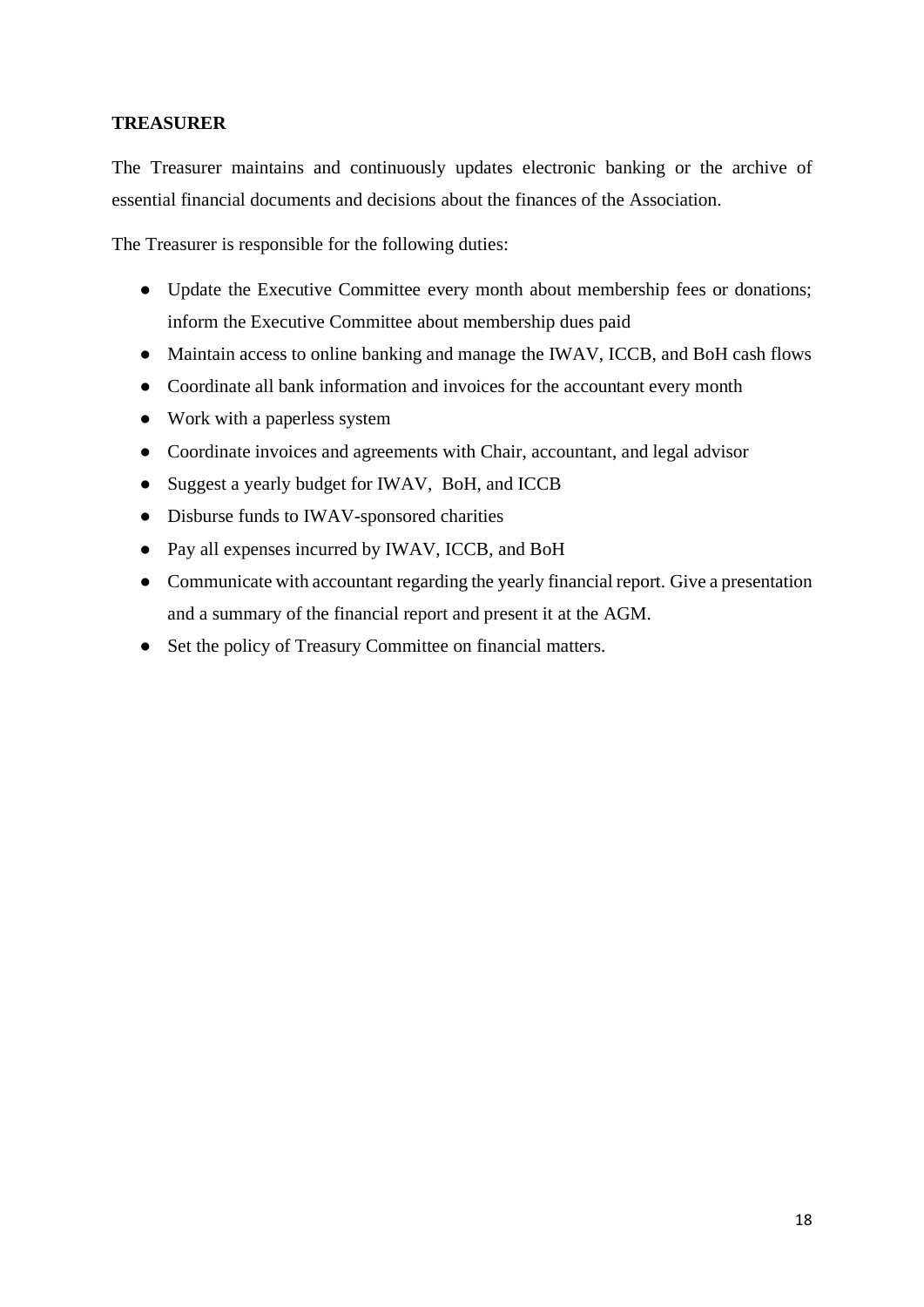### **IV. ADMINISTRATIVE POLICIES AND PROCEDURES**

### **General**

The Executive Committee sets the overall strategy and policy of the Association and works in close cooperation with Committee Chairs to establish individual committee policies.

Committees, under the direction of the Committee Chair, establish their individual procedures and policies, which must comply with the Association Bylaws and relevant decisions of the Executive Committee. Policies set by the Committees are not considered officially in force until approved by the Executive Committee.

Each Committee member is encouraged to make contacts within the community to explore and negotiate favorable arrangements for IWAV members. However, proposals must be discussed with the Executive Committee before finalizing any offer.

Any formal, written communication for the negotiation of goods and services on behalf of IWAV or formal responses to public inquiries on behalf of IWA, must be reviewed and authorized by the Chair.

The Reviser serves as an advisor for the yearly financial report disclosed by the accounting firm. The Reviser has no voting rights, is not a member of the Executive Committee and will advise the Executive Committee when needed. It is recommended that the Reviser be a past Executive Committee member to better understand the workings of the committee.

### **DISCRETIONARY AUTHORITY**

The Executive Committee approved its discretionary authority to set 3000 EUR as an emergency fund/buffer to sustain the Association's existence. For ICCB a 7000 EUR buffer has been set and for BoH a 2500 EUR buffer.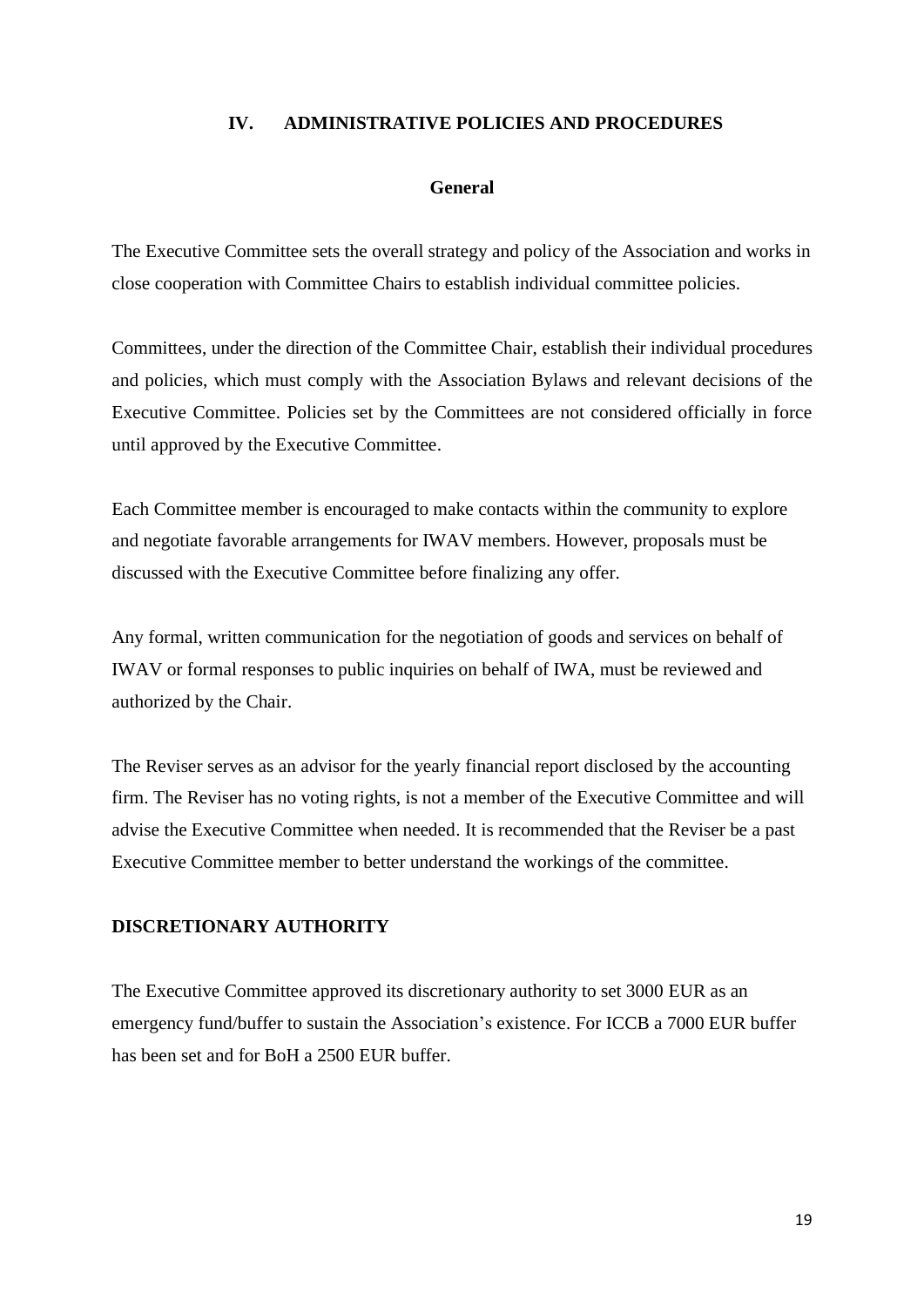### **FINANCIAL AND ECONOMIC ACTIVITY POLICY**

The Association works under the guidance and control of a paid accountant who assures compliance with relevant laws. The Treasurer has the sole authority to carry out business related to financial matters.

On demand, the Association may have a paid, part-time position for a secretary, who is not a member of IWAV, to maintain high-quality communication for ICCB and BOH projects only.

In drawing up sponsorship or support contracts, a set of documents should be prepared:

- 1. A contract in two languages that is signed and stamped in two copies by both parties signed by the Chair of the Association.
- 2. The beneficiary must deliver a copy of the excerpt from the Register of Legal entities (Lithuanian: "Išrašas iš Juridinių asmenų registro") and a copy of the support receiver status certifying documents (Lithuanian: "Paramos gavėjo statusą liudijančio dokumento kopija").

Payments are made only against original valid documents issued in the name of IWAV. The Executive Committee may approve any limits for expenses.

In general, fundraising events must identify a beneficiary for charity in order to donate money.

### **ACTIVITY POLICY**

All Associations activities and events are open to all members. Members may invite nonmembers to a maximum of two activities to offer newcomers the opportunity to become acquainted with the Association and its members. Participants of ongoing activities must be members.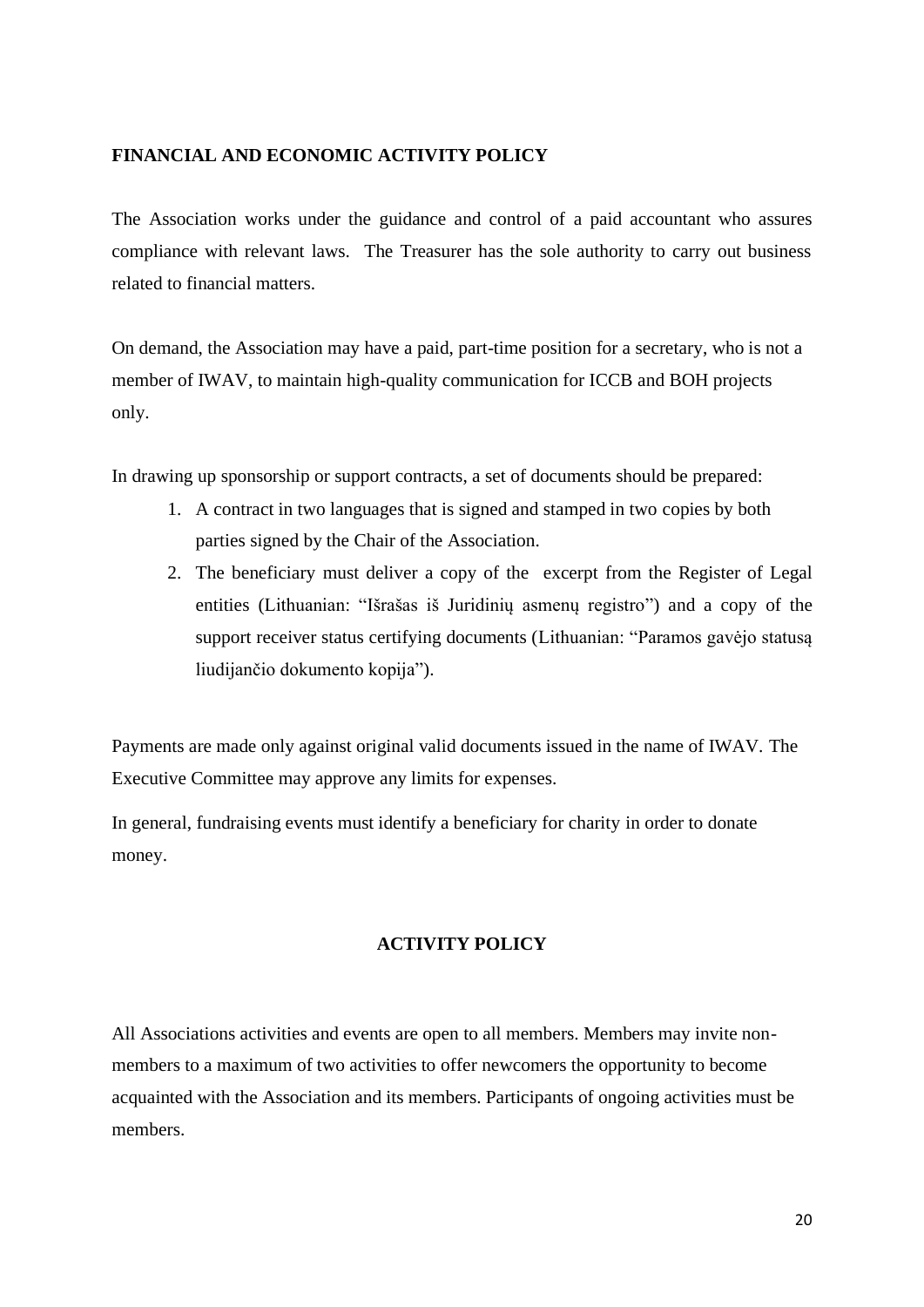New activity groups may be started at any time. If group size is limited, a waiting list will be initiated. The use of RSVP is important to insure participation for those on the waiting list.

In addition to ongoing activities, special social or fundraising events may be organized on a periodic basis. No event may be organized or promoted as an IWAV event without prior approval from the Executive Committee.

### **The Association engages in the following activities:**

Fundraising events held periodically: the International Christmas Charity Bazaar and Blossom of Hope. Optional: Art Exhibition (May), Summer Bazaar (June).

Ongoing Activities:

- Coffee morning
- Evening Social
- Happy hour
- Lunch Bunch
- Book club
- Culture Club
- Walking group
- Art group

### **IWAV MEMBER-TO-MEMBER PROGRAM**

The IWAV Member-to-Member Program offers discounts from IWAV members to IWAV members. Any member who is willing to offer a discount should maintain membership in the Association for more than six months. The Member-to-Member Program is coordinated by the Sponsorship Coordinator.

### **IWAV PARTNER PROGRAM**

The IWAV Partner Program offers exclusive discounts for high-quality services and products in Lithuania for IWAV members. Discounts are offered for top restaurants, cafes, spas and beauty salons, training and study, cultural events, art exhibitions, etc. It is coordinated by the Sponsorship Coordinator.